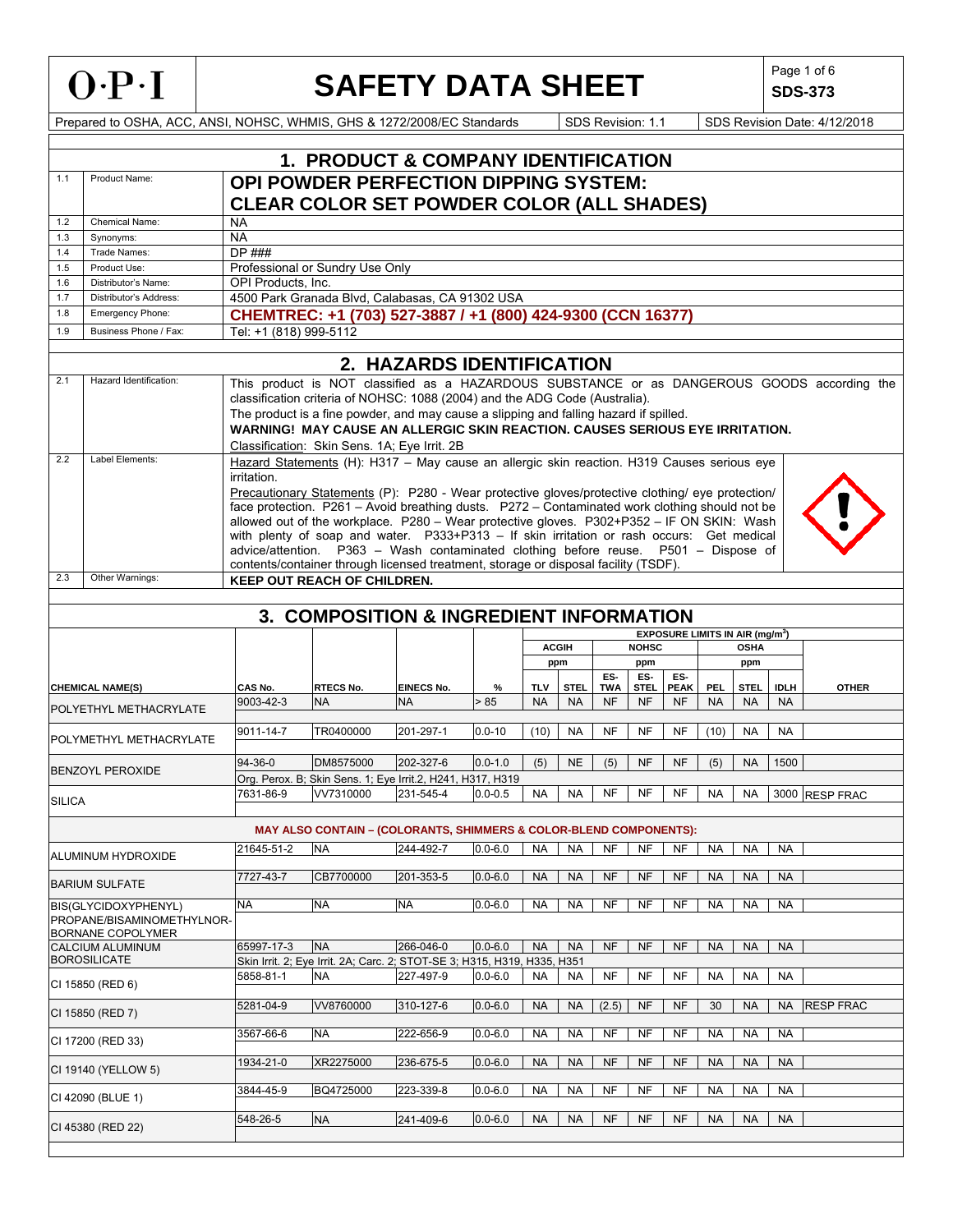**SDS-373**

|                  | 3.<br><b>COMPOSITION &amp; INGREDIENT INFORMATION - cont'd</b>                                                                                  |                                                                                                                                                                  |                                                                                                                                                                                                                        |                              |             |           |              |                   |                    |                     |             |                                             |             |                  |              |
|------------------|-------------------------------------------------------------------------------------------------------------------------------------------------|------------------------------------------------------------------------------------------------------------------------------------------------------------------|------------------------------------------------------------------------------------------------------------------------------------------------------------------------------------------------------------------------|------------------------------|-------------|-----------|--------------|-------------------|--------------------|---------------------|-------------|---------------------------------------------|-------------|------------------|--------------|
|                  |                                                                                                                                                 |                                                                                                                                                                  |                                                                                                                                                                                                                        |                              |             |           |              |                   |                    |                     |             | EXPOSURE LIMITS IN AIR (mg/m <sup>3</sup> ) |             |                  |              |
|                  |                                                                                                                                                 |                                                                                                                                                                  |                                                                                                                                                                                                                        |                              |             |           | <b>ACGIH</b> |                   | <b>NOHSC</b>       |                     |             | <b>OSHA</b>                                 |             |                  |              |
|                  |                                                                                                                                                 |                                                                                                                                                                  |                                                                                                                                                                                                                        |                              |             |           | ppm          |                   | ppm                |                     |             | ppm                                         |             |                  |              |
|                  | <b>CHEMICAL NAME(S)</b>                                                                                                                         | CAS No.                                                                                                                                                          | <b>RTECS No.</b>                                                                                                                                                                                                       | <b>EINECS No.</b>            | %           | TLV       | <b>STEL</b>  | ES-<br><b>TWA</b> | ES-<br><b>STEL</b> | ES-<br><b>PEAK</b>  | <b>PEL</b>  | <b>STEL</b>                                 | <b>IDLH</b> |                  | <b>OTHER</b> |
|                  |                                                                                                                                                 |                                                                                                                                                                  | MAY ALSO CONTAIN - (COLORANTS, SHIMMERS & COLOR-BLEND COMPONENTS):                                                                                                                                                     |                              |             |           |              |                   |                    |                     |             |                                             |             |                  |              |
|                  | CI 45410 (RED 27)                                                                                                                               | 13463-67-7                                                                                                                                                       | XR2275000                                                                                                                                                                                                              | 236-675-5                    | $0.0 - 0.1$ | <b>NA</b> | <b>NA</b>    | <b>NF</b>         | NF                 | NF                  | <b>NA</b>   | <b>NA</b>                                   | <b>NA</b>   |                  |              |
|                  |                                                                                                                                                 | 18472-87-2                                                                                                                                                       | <b>NA</b>                                                                                                                                                                                                              | 236-747-6                    | $0.0 - 6.0$ | <b>NA</b> | <b>NA</b>    | <b>NF</b>         | <b>NF</b>          | <b>NF</b>           | <b>NA</b>   | <b>NA</b>                                   | <b>NA</b>   |                  |              |
|                  | CI 45410 (RED 28)                                                                                                                               |                                                                                                                                                                  |                                                                                                                                                                                                                        |                              |             |           |              |                   |                    |                     |             |                                             |             |                  |              |
|                  | CI 47000 (YELLOW 11)                                                                                                                            | 8003-22-3                                                                                                                                                        | <b>NA</b>                                                                                                                                                                                                              | 232-318-2                    | $0.0 - 6.0$ | <b>NA</b> | <b>NA</b>    | NF                | NF                 | NF                  | NA          | NA                                          | <b>NA</b>   |                  |              |
|                  | CI 60730 (EXT. VIOLET 2)                                                                                                                        | 4430-18-6                                                                                                                                                        | <b>NA</b>                                                                                                                                                                                                              | 224-618-7                    | $0.0 - 6.0$ | <b>NA</b> | <b>NA</b>    | <b>NF</b>         | <b>NF</b>          | <b>NF</b>           | <b>NA</b>   | <b>NA</b>                                   | <b>NA</b>   |                  |              |
|                  | CI 73360 (RED 30)                                                                                                                               | 2379-74-0                                                                                                                                                        | VV8760000                                                                                                                                                                                                              | 310-127-6                    | $0.0 - 6.0$ | <b>NA</b> | <b>NA</b>    | (2.5)             | NF                 | NF                  | 30          | <b>NA</b>                                   | <b>NA</b>   | <b>RESP FRAC</b> |              |
|                  | CI 75470 (CARMINE)                                                                                                                              | 1390-65-4                                                                                                                                                        | FH8891000                                                                                                                                                                                                              | 215-724-4                    | $0.0 - 6.0$ | <b>NA</b> | <b>NA</b>    | <b>NF</b>         | <b>NF</b>          | <b>NF</b>           | <b>NA</b>   | <b>NA</b>                                   | <b>NA</b>   |                  |              |
|                  | CI 77007 (ULTRAMARINES)                                                                                                                         | 101357-30-6                                                                                                                                                      | <b>NA</b>                                                                                                                                                                                                              | 215-111-1                    | $0.0 - 6.0$ | <b>NA</b> | <b>NA</b>    | NF                | <b>NF</b>          | NF                  | <b>NA</b>   | NA                                          | <b>NA</b>   |                  |              |
|                  | CI 77491 (IRON OXIDES)                                                                                                                          | 1309-37-1                                                                                                                                                        | UQ6400000                                                                                                                                                                                                              | 217-699-5                    | $0.0 - 6.0$ | <b>NA</b> | <b>NA</b>    | <b>NF</b>         | <b>NF</b>          | NF                  | <b>NA</b>   | <b>NA</b>                                   | <b>NA</b>   |                  |              |
|                  |                                                                                                                                                 | 51274-00-1                                                                                                                                                       | <b>NA</b>                                                                                                                                                                                                              | 257-098-5                    | $0.0 - 6.0$ | <b>NA</b> | <b>NA</b>    | NF                | NF                 | NF                  | <b>NA</b>   | NA                                          | <b>NA</b>   |                  |              |
|                  | CI 77492 (IRON OXIDES - YELLOW)                                                                                                                 |                                                                                                                                                                  |                                                                                                                                                                                                                        |                              |             |           |              |                   |                    |                     |             |                                             |             |                  |              |
|                  | CI 77499 (IRON OXIDES)                                                                                                                          | 1309-37-9                                                                                                                                                        | UD3422500                                                                                                                                                                                                              | 248-666-3                    | $0.0 - 6.0$ | <b>NA</b> | <b>NA</b>    | <b>NF</b>         | <b>NF</b>          | <b>NF</b>           | <b>NA</b>   | <b>NA</b>                                   | <b>NA</b>   |                  |              |
|                  | CI 77742 (MANGANESE VIOLET)                                                                                                                     | 10101-66-3                                                                                                                                                       | <b>NA</b>                                                                                                                                                                                                              | 233-257-4                    | $0.0 - 6.0$ | <b>NA</b> | <b>NA</b>    | <b>NF</b>         | <b>NF</b>          | NF                  | <b>NA</b>   | <b>NA</b>                                   | <b>NA</b>   |                  |              |
|                  | CI 77891 (TITANIUM DIOXIDE)                                                                                                                     | 13463-67-7                                                                                                                                                       | XR2275000                                                                                                                                                                                                              | 236-675-5                    | $0.0 - 6.0$ | <b>NA</b> | <b>NA</b>    | <b>NF</b>         | <b>NF</b>          | <b>NF</b>           | <b>NA</b>   | <b>NA</b>                                   | <b>NA</b>   |                  |              |
| <b>MICA</b>      |                                                                                                                                                 | 12001-26-2                                                                                                                                                       | <b>NA</b>                                                                                                                                                                                                              | 310-127-6                    | $0.0 - 6.0$ | 3         | <b>NA</b>    | <b>NF</b>         | 2.5                | NF                  | 20          | <b>NA</b>                                   | 1500        |                  |              |
|                  |                                                                                                                                                 | 18282-10-5                                                                                                                                                       | XQ400000                                                                                                                                                                                                               | 242-159-0                    | $0.0 - 6.0$ | <b>NA</b> | <b>NA</b>    | <b>NF</b>         | <b>NF</b>          | NF                  | <b>NA</b>   | <b>NA</b>                                   | <b>NA</b>   |                  |              |
| <b>TIN OXIDE</b> |                                                                                                                                                 | STOT SE 3; H335                                                                                                                                                  |                                                                                                                                                                                                                        |                              |             |           |              |                   |                    |                     |             |                                             |             |                  |              |
|                  |                                                                                                                                                 |                                                                                                                                                                  |                                                                                                                                                                                                                        | <b>4. FIRST AID MEASURES</b> |             |           |              |                   |                    |                     |             |                                             |             |                  |              |
| 4.1              | First Aid:                                                                                                                                      | Ingestion:                                                                                                                                                       | If ingested, do not induce vomiting. Contact the nearest Poison Control Center or local emergency                                                                                                                      |                              |             |           |              |                   |                    |                     |             |                                             |             |                  |              |
|                  |                                                                                                                                                 |                                                                                                                                                                  | number. Provide an estimate of the time at which the material was ingested and the amount of the<br>substance that was swallowed.                                                                                      |                              |             |           |              |                   |                    |                     |             |                                             |             |                  |              |
|                  |                                                                                                                                                 | Eyes:                                                                                                                                                            | If product gets in the eyes, flush with copious amounts of lukewarm water for at least 15 minutes. Open<br>and close eyelid(s) to ensure thorough irrigation. If irritation persists seek immediate medical attention. |                              |             |           |              |                   |                    |                     |             |                                             |             |                  |              |
|                  |                                                                                                                                                 | Skin:                                                                                                                                                            | If irritation occurs and product is on the skin, rinse thoroughly with lukewarm water, followed by a thorough<br>washing of the affected area with soap and water. Remove contaminated clothing and wash thoroughly    |                              |             |           |              |                   |                    |                     |             |                                             |             |                  |              |
|                  |                                                                                                                                                 |                                                                                                                                                                  | before reuse. If irritation, redness or swelling persists, contact a physician immediately.                                                                                                                            |                              |             |           |              |                   |                    |                     |             |                                             |             |                  |              |
| 4.2              | Effects of Exposure:                                                                                                                            | Inhalation:<br>Ingestion:                                                                                                                                        | Remove victim to fresh air.<br>May cause irritation in mouth and throat. May cause nausea, vomiting and diarrhea.                                                                                                      |                              |             |           |              |                   |                    |                     |             |                                             |             |                  |              |
|                  |                                                                                                                                                 | Eyes:                                                                                                                                                            | May cause irritation, redness, stinging and tearing.                                                                                                                                                                   |                              |             |           |              |                   |                    |                     |             |                                             |             |                  |              |
|                  |                                                                                                                                                 | Skin:                                                                                                                                                            | May cause irritation, redness at the site of contact. Allergic contact dermatitis is possible with prolonged or                                                                                                        |                              |             |           |              |                   |                    |                     |             |                                             |             |                  |              |
|                  |                                                                                                                                                 | Inhalation:                                                                                                                                                      | repeated contact.<br>Prolonged exposure may cause irritation in nose and throat with chest discomfort, coughing and difficulty                                                                                         |                              |             |           |              |                   |                    |                     |             |                                             |             |                  |              |
|                  |                                                                                                                                                 |                                                                                                                                                                  | breathing. Excessive inhalation of dust may result in sensitization and irritation to respiratory tract. May<br>cause asthma-like symptoms in some sensitive individuals.                                              |                              |             |           |              |                   |                    |                     |             |                                             |             |                  |              |
| 4.3              | Symptoms of Overexposure:<br>Symptoms of skin overexposure may include redness, itching, and irritation of affected areas. Overexposure in eyes |                                                                                                                                                                  |                                                                                                                                                                                                                        |                              |             |           |              |                   |                    |                     |             |                                             |             |                  |              |
|                  |                                                                                                                                                 | may cause redness, itching and watering. The product can cause allergic skin reactions (e.g., rashes, welts, dermatitis)<br>upon prolonged or repeated exposure. |                                                                                                                                                                                                                        |                              |             |           |              |                   |                    |                     |             |                                             |             |                  |              |
| 4.4              | Acute Health Effects:                                                                                                                           | Moderate irritation to eyes and skin near affected areas. Additionally, high concentrations of vapors can cause<br>drowsiness, dizziness, headaches and nausea.  |                                                                                                                                                                                                                        |                              |             |           |              |                   |                    |                     |             |                                             |             |                  |              |
| 4.5              | Chronic Health Effects:<br>No long-term health effects are known.                                                                               |                                                                                                                                                                  |                                                                                                                                                                                                                        |                              |             |           |              |                   |                    |                     |             |                                             |             |                  |              |
| 4.6              | Target Organs:                                                                                                                                  |                                                                                                                                                                  | Eyes, Skin, Respiratory System.                                                                                                                                                                                        |                              |             |           |              |                   |                    |                     |             |                                             |             |                  |              |
| 4.7              | <b>Medical Conditions</b><br>Aggravated by Exposure:                                                                                            |                                                                                                                                                                  | Pre-existing dermatitis, other skin conditions, and disorders of the                                                                                                                                                   |                              |             |           |              |                   | <b>HEALTH</b>      |                     |             |                                             |             |                  | 1            |
|                  |                                                                                                                                                 |                                                                                                                                                                  | target organs (eyes, skin, and respiratory system). Preclude from<br>exposure those individuals that are susceptible to dermatitis, asthma                                                                             |                              |             |           |              |                   |                    | <b>FLAMMABILITY</b> |             |                                             |             |                  | 1            |
|                  |                                                                                                                                                 | or bronchitis.                                                                                                                                                   |                                                                                                                                                                                                                        |                              |             |           |              |                   |                    |                     |             | <b>PHYSICAL HAZARDS</b>                     |             |                  | 1            |
|                  |                                                                                                                                                 |                                                                                                                                                                  |                                                                                                                                                                                                                        |                              |             |           |              |                   |                    |                     |             | PROTECTIVE EQUIPMENT                        |             |                  | B            |
|                  |                                                                                                                                                 |                                                                                                                                                                  |                                                                                                                                                                                                                        |                              |             |           |              |                   | <b>EYES</b>        |                     | <b>SKIN</b> |                                             |             |                  |              |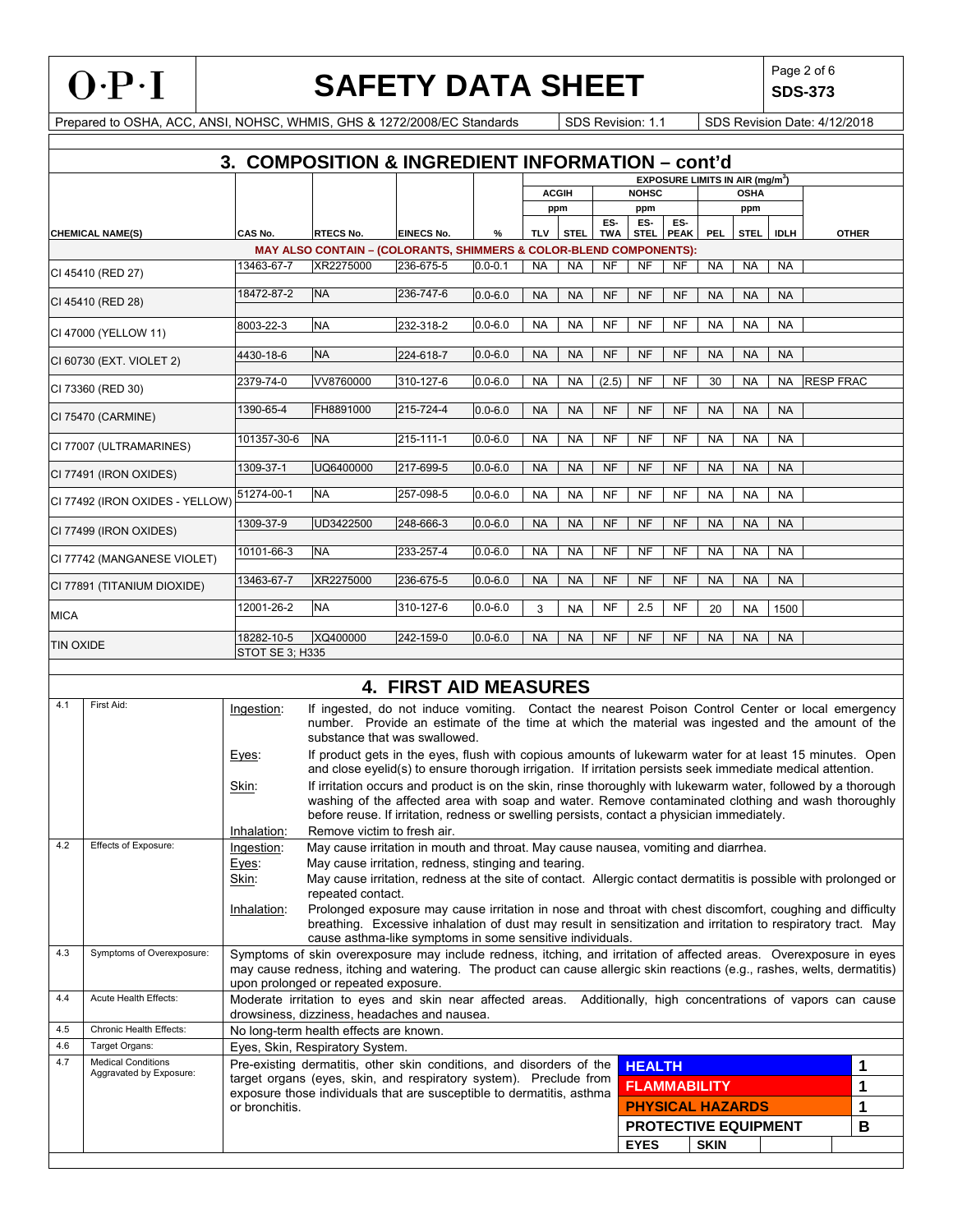

**SDS-373**

Prepared to OSHA, ACC, ANSI, NOHSC, WHMIS, GHS & 1272/2008/EC Standards SDS Revision: 1.1 SDS Revision Date: 4/12/2018

|                                        |                                        | <b>5. FIREFIGHTING MEASURES</b>                                                                                                                                                                                                                                                                                                                                                                                                                                                                                                                                                                                                                                                                                                                                                                                                                                                                                                                                                                                                                                                                      |                                                                                                                                                                                                                                                                                                                                                                      |              |               |              |             |           |             |             |                  |
|----------------------------------------|----------------------------------------|------------------------------------------------------------------------------------------------------------------------------------------------------------------------------------------------------------------------------------------------------------------------------------------------------------------------------------------------------------------------------------------------------------------------------------------------------------------------------------------------------------------------------------------------------------------------------------------------------------------------------------------------------------------------------------------------------------------------------------------------------------------------------------------------------------------------------------------------------------------------------------------------------------------------------------------------------------------------------------------------------------------------------------------------------------------------------------------------------|----------------------------------------------------------------------------------------------------------------------------------------------------------------------------------------------------------------------------------------------------------------------------------------------------------------------------------------------------------------------|--------------|---------------|--------------|-------------|-----------|-------------|-------------|------------------|
| 5.1                                    | Fire & Explosion Hazards:              |                                                                                                                                                                                                                                                                                                                                                                                                                                                                                                                                                                                                                                                                                                                                                                                                                                                                                                                                                                                                                                                                                                      |                                                                                                                                                                                                                                                                                                                                                                      |              |               |              |             |           |             |             |                  |
| 5.2                                    | <b>Extinguishing Methods:</b>          |                                                                                                                                                                                                                                                                                                                                                                                                                                                                                                                                                                                                                                                                                                                                                                                                                                                                                                                                                                                                                                                                                                      | Keep away from excessive heat, open flames, sparks, and other possible sources of ignition.<br>Carbon Dioxide, Dry Chemical, Water Spray.                                                                                                                                                                                                                            |              |               |              |             |           |             |             |                  |
| 5.3<br><b>Firefighting Procedures:</b> |                                        |                                                                                                                                                                                                                                                                                                                                                                                                                                                                                                                                                                                                                                                                                                                                                                                                                                                                                                                                                                                                                                                                                                      |                                                                                                                                                                                                                                                                                                                                                                      |              |               |              |             |           |             |             |                  |
|                                        |                                        | Keep containers cool until well after the fire is out. Prevent runoff from fire control or dilution from<br>entering sewers, drains, drinking water supply, or any natural waterway. Firefighters should wear<br>full face, self-contained breathing apparatus (MSHA/NIOSH approved or the equivalent) and<br>impervious protective clothing.                                                                                                                                                                                                                                                                                                                                                                                                                                                                                                                                                                                                                                                                                                                                                        |                                                                                                                                                                                                                                                                                                                                                                      |              |               |              |             |           |             |             |                  |
|                                        |                                        | <b>6. ACCIDENTAL RELEASE MEASURES</b>                                                                                                                                                                                                                                                                                                                                                                                                                                                                                                                                                                                                                                                                                                                                                                                                                                                                                                                                                                                                                                                                |                                                                                                                                                                                                                                                                                                                                                                      |              |               |              |             |           |             |             |                  |
| 6.1                                    | Spills:                                |                                                                                                                                                                                                                                                                                                                                                                                                                                                                                                                                                                                                                                                                                                                                                                                                                                                                                                                                                                                                                                                                                                      |                                                                                                                                                                                                                                                                                                                                                                      |              |               |              |             |           |             |             |                  |
|                                        |                                        | Before cleaning any spill or leak, individuals involved in spill cleanup must wear appropriate Personal Protective<br>Equipment.<br>For small spills (e.g., $\leq 1$ gallon (3.8 L)) wear appropriate personal protective equipment (e.g., goggles, gloves).<br>Maximize ventilation (open doors and windows). Remove spilled material with absorbent material and place into<br>appropriate closed container(s) for disposal. Dispose of properly in accordance with local, state and federal regulations.<br>Wash all affected areas and outside of container with plenty of warm water and soap. Remove any contaminated<br>clothing and wash thoroughly before reuse.<br>For large spills (e.g., $\geq 1$ gallon (3.8 L)), deny entry to all unprotected individuals. Transfer material to containers for<br>recovery or disposal and solid diking material to separate containers for proper disposal. Remove contaminated clothing<br>promptly and wash affected skin areas with soap and water. Keep spills and cleaning runoffs out of drains, municipal<br>sewers and open bodies of water. |                                                                                                                                                                                                                                                                                                                                                                      |              |               |              |             |           |             |             |                  |
|                                        | 7. HANDLING & STORAGE INFORMATION      |                                                                                                                                                                                                                                                                                                                                                                                                                                                                                                                                                                                                                                                                                                                                                                                                                                                                                                                                                                                                                                                                                                      |                                                                                                                                                                                                                                                                                                                                                                      |              |               |              |             |           |             |             |                  |
| 7.1                                    | Work & Hygiene Practices:              | Avoid prolonged contact with this material. Limit inhalation of the vapors generated by this product. Use in a well-<br>ventilated location (e.g., local exhaust ventilation, fans). Wash exposed skin thoroughly with plenty of soap & water after                                                                                                                                                                                                                                                                                                                                                                                                                                                                                                                                                                                                                                                                                                                                                                                                                                                  |                                                                                                                                                                                                                                                                                                                                                                      |              |               |              |             |           |             |             |                  |
|                                        |                                        | using this product. Do not eat, drink, or smoke while handling this product.                                                                                                                                                                                                                                                                                                                                                                                                                                                                                                                                                                                                                                                                                                                                                                                                                                                                                                                                                                                                                         |                                                                                                                                                                                                                                                                                                                                                                      |              |               |              |             |           |             |             |                  |
| 7.2                                    | Storage & Handling:                    | Use and store in a cool, dry, well-ventilated location (e.g., local exhaust ventilation, fans). Keep away from excessive<br>heat, open flames, sparks, and other possible sources of ignition. Keep away from incompatible materials listed in<br>Section 10. Do not store in damaged or unmarked containers or storage devices. Keep containers securely closed<br>when not in use. Open slowly on a level, stable surface. Empty containers may contain residual amounts of this<br>product; therefore, empty containers should be handled with care. Keep away from children at all times!                                                                                                                                                                                                                                                                                                                                                                                                                                                                                                        |                                                                                                                                                                                                                                                                                                                                                                      |              |               |              |             |           |             |             |                  |
| 7.3                                    | <b>Special Precautions:</b>            | Spilled material may present a slipping hazard if left unattended. Clean all spills promptly.                                                                                                                                                                                                                                                                                                                                                                                                                                                                                                                                                                                                                                                                                                                                                                                                                                                                                                                                                                                                        |                                                                                                                                                                                                                                                                                                                                                                      |              |               |              |             |           |             |             |                  |
|                                        |                                        | 8. EXPOSURE CONTROLS & PERSONAL PROTECTION                                                                                                                                                                                                                                                                                                                                                                                                                                                                                                                                                                                                                                                                                                                                                                                                                                                                                                                                                                                                                                                           |                                                                                                                                                                                                                                                                                                                                                                      |              |               |              |             |           |             |             |                  |
| 8.1                                    | <b>Exposure Limits:</b>                |                                                                                                                                                                                                                                                                                                                                                                                                                                                                                                                                                                                                                                                                                                                                                                                                                                                                                                                                                                                                                                                                                                      |                                                                                                                                                                                                                                                                                                                                                                      | <b>ACGIH</b> |               | <b>NOHSC</b> |             |           | <b>OSHA</b> |             | <b>OTHER</b>     |
|                                        | ppm $(mg/m3)$                          |                                                                                                                                                                                                                                                                                                                                                                                                                                                                                                                                                                                                                                                                                                                                                                                                                                                                                                                                                                                                                                                                                                      |                                                                                                                                                                                                                                                                                                                                                                      |              |               | ES-          | ES-         |           |             |             |                  |
|                                        |                                        | <b>CHEMICAL NAME(S)</b>                                                                                                                                                                                                                                                                                                                                                                                                                                                                                                                                                                                                                                                                                                                                                                                                                                                                                                                                                                                                                                                                              | <b>TLV</b>                                                                                                                                                                                                                                                                                                                                                           | <b>STEL</b>  | <b>ES-TWA</b> | <b>STEL</b>  | <b>PEAK</b> | PEL       | <b>STEL</b> | <b>IDLH</b> |                  |
|                                        |                                        | POLYMETHYL METHACRYLATE                                                                                                                                                                                                                                                                                                                                                                                                                                                                                                                                                                                                                                                                                                                                                                                                                                                                                                                                                                                                                                                                              | (10)                                                                                                                                                                                                                                                                                                                                                                 | <b>NA</b>    | NF            | NF           | NF          | (10)      | NA          | NA          |                  |
|                                        |                                        | <b>BENZOYL PEROXIDE</b>                                                                                                                                                                                                                                                                                                                                                                                                                                                                                                                                                                                                                                                                                                                                                                                                                                                                                                                                                                                                                                                                              | (5)                                                                                                                                                                                                                                                                                                                                                                  | <b>NE</b>    | (5)           | NF           | <b>NF</b>   | (5)       | <b>NA</b>   | 1500        |                  |
|                                        |                                        | <b>SILICA</b>                                                                                                                                                                                                                                                                                                                                                                                                                                                                                                                                                                                                                                                                                                                                                                                                                                                                                                                                                                                                                                                                                        | <b>NA</b>                                                                                                                                                                                                                                                                                                                                                            | <b>NA</b>    | NF            | NF           | <b>NF</b>   | <b>NA</b> | <b>NA</b>   | 3000        | <b>RESP FRAC</b> |
|                                        |                                        | CI 15850 (RED 7)                                                                                                                                                                                                                                                                                                                                                                                                                                                                                                                                                                                                                                                                                                                                                                                                                                                                                                                                                                                                                                                                                     | <b>NA</b>                                                                                                                                                                                                                                                                                                                                                            | <b>NA</b>    | (2.5)         | <b>NF</b>    | <b>NF</b>   | 30        | <b>NA</b>   | <b>NA</b>   | <b>RESP FRAC</b> |
|                                        |                                        | CI 73360 (RED 30)                                                                                                                                                                                                                                                                                                                                                                                                                                                                                                                                                                                                                                                                                                                                                                                                                                                                                                                                                                                                                                                                                    | <b>NA</b>                                                                                                                                                                                                                                                                                                                                                            | <b>NA</b>    | (2.5)         | NF           | <b>NF</b>   | 30        | <b>NA</b>   | <b>NA</b>   | <b>RESP FRAC</b> |
|                                        |                                        | <b>MICA</b>                                                                                                                                                                                                                                                                                                                                                                                                                                                                                                                                                                                                                                                                                                                                                                                                                                                                                                                                                                                                                                                                                          | 3                                                                                                                                                                                                                                                                                                                                                                    | <b>NA</b>    | <b>NF</b>     | 2.5          | <b>NF</b>   | 20        | <b>NA</b>   | 1500        | <b>RESP FRAC</b> |
| 8.2                                    | Ventilation & Engineering<br>Controls: | When working with large quantities of product, provide adequate ventilation (e.g., local exhaust ventilation, fans). Ensure<br>that an eyewash station, sink or washbasin is available in case of exposure to eyes.                                                                                                                                                                                                                                                                                                                                                                                                                                                                                                                                                                                                                                                                                                                                                                                                                                                                                  |                                                                                                                                                                                                                                                                                                                                                                      |              |               |              |             |           |             |             |                  |
| 8.3                                    | Respiratory Protection:                | No special respiratory protection is required under typical circumstances of use or handling.<br>- In<br>instances where vapors or sprays of this product are generated, and respiratory protection is needed,<br>use only protection authorized by 29 CFR §1910.134, applicable U.S. State regulations, or the<br>Canadian CAS Standard Z94.4-93 and applicable standards of Canadian Provinces, EC member<br>States, or Australia.                                                                                                                                                                                                                                                                                                                                                                                                                                                                                                                                                                                                                                                                 |                                                                                                                                                                                                                                                                                                                                                                      |              |               |              |             |           |             |             |                  |
| 8.4                                    | Eye Protection:                        | Avoid eye contact. Use approved safety glasses or goggles. Use equipment for eye protection tested                                                                                                                                                                                                                                                                                                                                                                                                                                                                                                                                                                                                                                                                                                                                                                                                                                                                                                                                                                                                   |                                                                                                                                                                                                                                                                                                                                                                      |              |               |              |             |           |             |             |                  |
| 8.5                                    | Hand Protection:                       |                                                                                                                                                                                                                                                                                                                                                                                                                                                                                                                                                                                                                                                                                                                                                                                                                                                                                                                                                                                                                                                                                                      | and approved under appropriate government standards such as NIOSH (US) or EN 166(EU).<br>If anticipated that prolonged & repeated skin contact will occur during use of this product, wear latex or<br>rubber gloves for routine industrial use. If necessary, refer to U.S. OSHA 29 CFR §1910.138, the<br>appropriate standards of Canada, of the EU member states. |              |               |              |             |           |             |             |                  |

8.6 Body Protection: No special body protection is required under typical circumstances of use and handling. If necessary, refer to appropriate standards of Canada, the EU member states, or U.S. OSHA.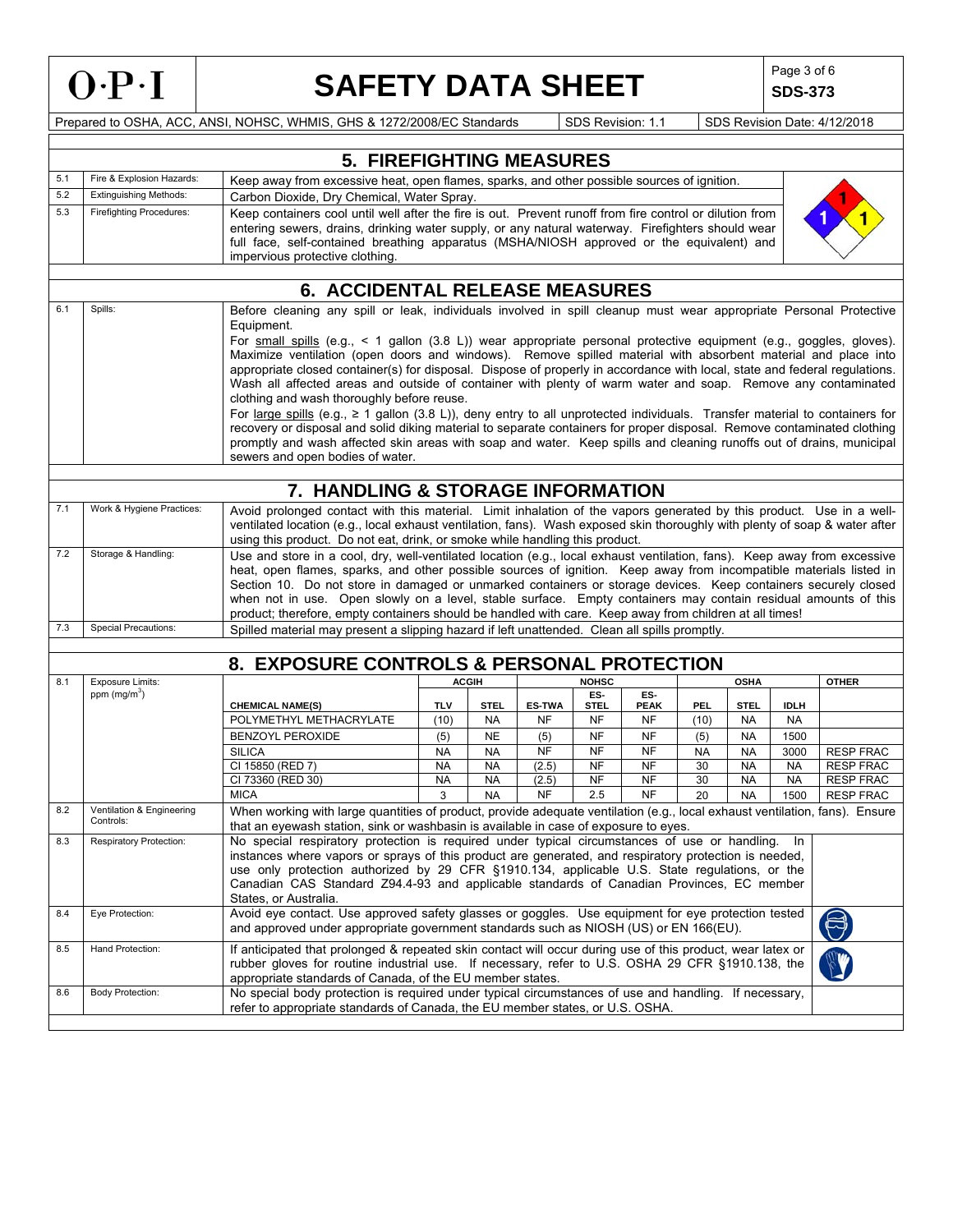

ľ

# **SAFETY DATA SHEET** SDS-373

**SDS-373**

|              | 9. PHYSICAL & CHEMICAL PROPERTIES                                                                                                                                                                                                                                                                     |                                                                                                                                                                                                   |  |  |  |  |  |  |
|--------------|-------------------------------------------------------------------------------------------------------------------------------------------------------------------------------------------------------------------------------------------------------------------------------------------------------|---------------------------------------------------------------------------------------------------------------------------------------------------------------------------------------------------|--|--|--|--|--|--|
| 9.1          | Appearance:                                                                                                                                                                                                                                                                                           | Powder. Various colors.                                                                                                                                                                           |  |  |  |  |  |  |
| 9.2          | Odor:                                                                                                                                                                                                                                                                                                 | Mild acrylic odor, in bulk                                                                                                                                                                        |  |  |  |  |  |  |
| 9.3          | Odor Threshold:                                                                                                                                                                                                                                                                                       | <b>NA</b>                                                                                                                                                                                         |  |  |  |  |  |  |
| 9.4          | pH:                                                                                                                                                                                                                                                                                                   | <b>NA</b>                                                                                                                                                                                         |  |  |  |  |  |  |
| 9.5          | Melting Point/Freezing Point:                                                                                                                                                                                                                                                                         | <b>NA</b>                                                                                                                                                                                         |  |  |  |  |  |  |
| 9.6          | Initial Boiling Point/Boiling<br>Range:                                                                                                                                                                                                                                                               |                                                                                                                                                                                                   |  |  |  |  |  |  |
| 9.7          | Flashpoint:                                                                                                                                                                                                                                                                                           | 264 °C (508 °F), TCC                                                                                                                                                                              |  |  |  |  |  |  |
| 9.8          | Upper/Lower Flammability<br>Limits:                                                                                                                                                                                                                                                                   | <b>NA</b>                                                                                                                                                                                         |  |  |  |  |  |  |
| 9.9          | Vapor Pressure:                                                                                                                                                                                                                                                                                       | <b>NA</b>                                                                                                                                                                                         |  |  |  |  |  |  |
| 9.10         | Vapor Density:                                                                                                                                                                                                                                                                                        | <b>NA</b>                                                                                                                                                                                         |  |  |  |  |  |  |
| 9.11         | Relative Density:                                                                                                                                                                                                                                                                                     |                                                                                                                                                                                                   |  |  |  |  |  |  |
| 9.12         | Solubility:                                                                                                                                                                                                                                                                                           | Insoluble in water                                                                                                                                                                                |  |  |  |  |  |  |
| 9.13         | Partition Coefficient (log Pow):                                                                                                                                                                                                                                                                      | <b>NA</b>                                                                                                                                                                                         |  |  |  |  |  |  |
| 9.14         | Autoignition Temperature:                                                                                                                                                                                                                                                                             | <b>NA</b>                                                                                                                                                                                         |  |  |  |  |  |  |
| 9.15         | Decomposition Temperature:                                                                                                                                                                                                                                                                            | <b>NA</b>                                                                                                                                                                                         |  |  |  |  |  |  |
| 9.16         | Viscosity:                                                                                                                                                                                                                                                                                            | <b>NA</b>                                                                                                                                                                                         |  |  |  |  |  |  |
| 9.17         | Other Information:                                                                                                                                                                                                                                                                                    | <b>NA</b>                                                                                                                                                                                         |  |  |  |  |  |  |
|              |                                                                                                                                                                                                                                                                                                       |                                                                                                                                                                                                   |  |  |  |  |  |  |
|              |                                                                                                                                                                                                                                                                                                       | <b>10. STABILITY &amp; REACTIVITY</b>                                                                                                                                                             |  |  |  |  |  |  |
| 10.1         | Stability:                                                                                                                                                                                                                                                                                            | Relatively stable under ambient conditions when stored properly.                                                                                                                                  |  |  |  |  |  |  |
| 10.2         | Hazardous Decomposition<br>Products:                                                                                                                                                                                                                                                                  | If exposed to extremely high temperatures, products of thermal decomposition may include irritating vapors and toxic<br>gases (e.g., oxides of carbon (CO, CO <sub>2</sub> ) and nitrogen (NOx)). |  |  |  |  |  |  |
| 10.3         | Hazardous Polymerization:                                                                                                                                                                                                                                                                             | Will not occur.                                                                                                                                                                                   |  |  |  |  |  |  |
| 10.4         | Conditions to Avoid:                                                                                                                                                                                                                                                                                  | Exposure or contact to extreme temperatures, incompatible chemicals, strong light sources, sparks, flame.                                                                                         |  |  |  |  |  |  |
| 10.5         | Incompatible Substances:                                                                                                                                                                                                                                                                              | Strong oxides, peroxides or strong acids.                                                                                                                                                         |  |  |  |  |  |  |
|              |                                                                                                                                                                                                                                                                                                       |                                                                                                                                                                                                   |  |  |  |  |  |  |
|              |                                                                                                                                                                                                                                                                                                       | <b>11. TOXICOLOGICAL INFORMATION</b>                                                                                                                                                              |  |  |  |  |  |  |
| 11.1         | Routes of Entry:                                                                                                                                                                                                                                                                                      | Inhalation:<br><b>YES</b><br>Absorption:<br><b>YES</b><br>Ingestion:<br><b>YES</b>                                                                                                                |  |  |  |  |  |  |
| 11.2         | <b>Toxicity Data:</b>                                                                                                                                                                                                                                                                                 | This product has not been tested on animals to obtain toxicological data. There are toxicology data for the components                                                                            |  |  |  |  |  |  |
| 11.3         | Acute Toxicity:                                                                                                                                                                                                                                                                                       | of this product, which are found in the scientific literature. This data has not been presented in this document.<br>See Section 4.4                                                              |  |  |  |  |  |  |
| 11.4         | Chronic Toxicity:                                                                                                                                                                                                                                                                                     | See Section 4.5                                                                                                                                                                                   |  |  |  |  |  |  |
| 11.5         | Suspected Carcinogen:                                                                                                                                                                                                                                                                                 | This product contains Benzoyl Peroxide and Silica which are not carcinogenic to humans, but is listed as Group 3                                                                                  |  |  |  |  |  |  |
|              |                                                                                                                                                                                                                                                                                                       | carcinogens by the IARC.                                                                                                                                                                          |  |  |  |  |  |  |
| 11.6         | Reproductive Toxicity:                                                                                                                                                                                                                                                                                | This product is not reported to produce reproductive toxicity in humans.                                                                                                                          |  |  |  |  |  |  |
|              | Mutagenicity:                                                                                                                                                                                                                                                                                         | This product is not reported to produce mutagenic effects in humans.                                                                                                                              |  |  |  |  |  |  |
|              | Embryotoxicity:                                                                                                                                                                                                                                                                                       | This product is not reported to produce embryotoxic effects in humans.                                                                                                                            |  |  |  |  |  |  |
|              | Teratogenicity:                                                                                                                                                                                                                                                                                       | This product is not reported to produce teratogenic effects in humans.                                                                                                                            |  |  |  |  |  |  |
|              | Reproductive Toxicity:                                                                                                                                                                                                                                                                                | This product is not reported to produce reproductive effects in humans.                                                                                                                           |  |  |  |  |  |  |
| 11.7<br>11.8 | Irritancy of Product:<br><b>Biological Exposure Indices:</b>                                                                                                                                                                                                                                          | See Section 4.2<br>N <sub>E</sub>                                                                                                                                                                 |  |  |  |  |  |  |
| 11.9         | Physician Recommendations:                                                                                                                                                                                                                                                                            | Treat symptomatically.                                                                                                                                                                            |  |  |  |  |  |  |
|              |                                                                                                                                                                                                                                                                                                       |                                                                                                                                                                                                   |  |  |  |  |  |  |
|              | <b>12. ECOLOGICAL INFORMATION</b>                                                                                                                                                                                                                                                                     |                                                                                                                                                                                                   |  |  |  |  |  |  |
| 12.1         | Environmental Stability:                                                                                                                                                                                                                                                                              | This product will slowly volatile from soil. Components of this product will slowly decompose into organic compounds.                                                                             |  |  |  |  |  |  |
| 12.2         | Effects on Plants & Animals:                                                                                                                                                                                                                                                                          | There are no specific data available for this product.                                                                                                                                            |  |  |  |  |  |  |
| 12.3         | Effects on Aquatic Life:<br>There are no specific data available for this product. However, releases of large volumes may be harmful or fatal to<br>overexposed aquatic life. Aquatic toxicity data for components of this product are available, but are not presented in this<br>Safety Data Sheet. |                                                                                                                                                                                                   |  |  |  |  |  |  |
|              |                                                                                                                                                                                                                                                                                                       |                                                                                                                                                                                                   |  |  |  |  |  |  |
|              |                                                                                                                                                                                                                                                                                                       | <b>13. DISPOSAL CONSIDERATIONS</b>                                                                                                                                                                |  |  |  |  |  |  |
| 13.1         | Waste Disposal:                                                                                                                                                                                                                                                                                       | Dispose of in accordance with Federal, state and local regulations.                                                                                                                               |  |  |  |  |  |  |
| 13.2         | Special Considerations:                                                                                                                                                                                                                                                                               | NA                                                                                                                                                                                                |  |  |  |  |  |  |
|              |                                                                                                                                                                                                                                                                                                       |                                                                                                                                                                                                   |  |  |  |  |  |  |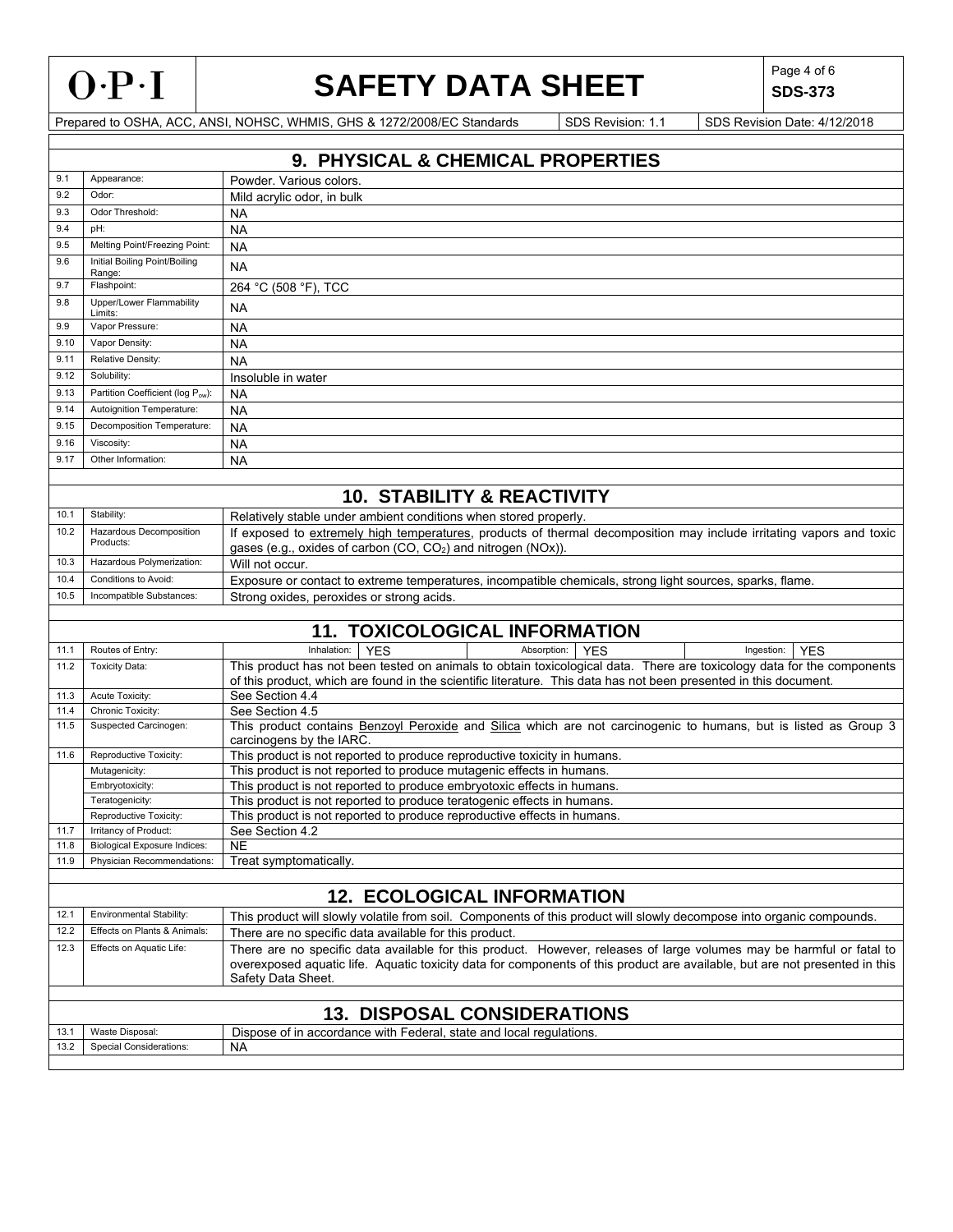

**SDS-373**

|      |                                                                                                                                                                                                                                                                                                                                                                                                                                                                                                                 | <b>14. TRANSPORTATION INFORMATION</b>                                                                                                                                                                                                                                                                                                                                                                                                                                                                                                                                                                                                                                                                                                                                                           |                                                                     |  |  |  |  |  |
|------|-----------------------------------------------------------------------------------------------------------------------------------------------------------------------------------------------------------------------------------------------------------------------------------------------------------------------------------------------------------------------------------------------------------------------------------------------------------------------------------------------------------------|-------------------------------------------------------------------------------------------------------------------------------------------------------------------------------------------------------------------------------------------------------------------------------------------------------------------------------------------------------------------------------------------------------------------------------------------------------------------------------------------------------------------------------------------------------------------------------------------------------------------------------------------------------------------------------------------------------------------------------------------------------------------------------------------------|---------------------------------------------------------------------|--|--|--|--|--|
|      |                                                                                                                                                                                                                                                                                                                                                                                                                                                                                                                 | The basic description (ID Number, proper shipping name, hazard class & division, packing group) is shown for each mode of transportation. Additional                                                                                                                                                                                                                                                                                                                                                                                                                                                                                                                                                                                                                                            |                                                                     |  |  |  |  |  |
| 14.1 | 49 CFR (GND):                                                                                                                                                                                                                                                                                                                                                                                                                                                                                                   | descriptive information may be required by 49 CFR, IATA/ICAO, IMDG and the CTDGR.<br><b>NOT REGULATED</b>                                                                                                                                                                                                                                                                                                                                                                                                                                                                                                                                                                                                                                                                                       |                                                                     |  |  |  |  |  |
| 14.2 | IATA (AIR):                                                                                                                                                                                                                                                                                                                                                                                                                                                                                                     | <b>NOT REGULATED</b>                                                                                                                                                                                                                                                                                                                                                                                                                                                                                                                                                                                                                                                                                                                                                                            |                                                                     |  |  |  |  |  |
| 14.3 | IMDG (OCN):                                                                                                                                                                                                                                                                                                                                                                                                                                                                                                     | <b>NOT REGULATED</b>                                                                                                                                                                                                                                                                                                                                                                                                                                                                                                                                                                                                                                                                                                                                                                            |                                                                     |  |  |  |  |  |
| 14.4 | TDGR (Canadian GND):                                                                                                                                                                                                                                                                                                                                                                                                                                                                                            | <b>NOT REGULATED</b>                                                                                                                                                                                                                                                                                                                                                                                                                                                                                                                                                                                                                                                                                                                                                                            |                                                                     |  |  |  |  |  |
| 14.5 | ADR/RID (EU):                                                                                                                                                                                                                                                                                                                                                                                                                                                                                                   | <b>NOT REGULATED</b>                                                                                                                                                                                                                                                                                                                                                                                                                                                                                                                                                                                                                                                                                                                                                                            |                                                                     |  |  |  |  |  |
| 14.6 | SCT (MEXICO):                                                                                                                                                                                                                                                                                                                                                                                                                                                                                                   | <b>NOT REGULATED</b>                                                                                                                                                                                                                                                                                                                                                                                                                                                                                                                                                                                                                                                                                                                                                                            |                                                                     |  |  |  |  |  |
| 14.7 | ADGR (AUS):                                                                                                                                                                                                                                                                                                                                                                                                                                                                                                     | <b>NOT REGULATED</b>                                                                                                                                                                                                                                                                                                                                                                                                                                                                                                                                                                                                                                                                                                                                                                            |                                                                     |  |  |  |  |  |
|      |                                                                                                                                                                                                                                                                                                                                                                                                                                                                                                                 |                                                                                                                                                                                                                                                                                                                                                                                                                                                                                                                                                                                                                                                                                                                                                                                                 |                                                                     |  |  |  |  |  |
|      |                                                                                                                                                                                                                                                                                                                                                                                                                                                                                                                 | <b>15. REGULATORY INFORMATION</b>                                                                                                                                                                                                                                                                                                                                                                                                                                                                                                                                                                                                                                                                                                                                                               |                                                                     |  |  |  |  |  |
| 15.1 | <b>SARA Reporting</b><br>This product contains <b>Benzoyl Peroxide</b> , a substance subject to SARA Title III, Section 313 reporting requirements.<br>Requirements:                                                                                                                                                                                                                                                                                                                                            |                                                                                                                                                                                                                                                                                                                                                                                                                                                                                                                                                                                                                                                                                                                                                                                                 |                                                                     |  |  |  |  |  |
| 15.2 | <b>SARA TPQ:</b>                                                                                                                                                                                                                                                                                                                                                                                                                                                                                                | There are no specific Threshold Planning Quantities for the components of this product.                                                                                                                                                                                                                                                                                                                                                                                                                                                                                                                                                                                                                                                                                                         |                                                                     |  |  |  |  |  |
| 15.3 | <b>TSCA Inventory Status:</b><br><b>CERCLA</b>                                                                                                                                                                                                                                                                                                                                                                                                                                                                  | The components of this product are listed on the TSCA Inventory or are otherwise exempt.                                                                                                                                                                                                                                                                                                                                                                                                                                                                                                                                                                                                                                                                                                        |                                                                     |  |  |  |  |  |
| 15.4 | Reportable<br>Quantity:                                                                                                                                                                                                                                                                                                                                                                                                                                                                                         | <b>NA</b>                                                                                                                                                                                                                                                                                                                                                                                                                                                                                                                                                                                                                                                                                                                                                                                       |                                                                     |  |  |  |  |  |
| 15.5 | Other Federal Requirements:                                                                                                                                                                                                                                                                                                                                                                                                                                                                                     | This product complies with the appropriate sections of the Food and Drug Administration's 21 CFR subchapter G<br>(Cosmetics).                                                                                                                                                                                                                                                                                                                                                                                                                                                                                                                                                                                                                                                                   |                                                                     |  |  |  |  |  |
| 15.6 | Other Canadian Regulations:                                                                                                                                                                                                                                                                                                                                                                                                                                                                                     | This product has been classified according to the hazard criteria of the CPR and the Safety Data<br>Sheet contains all of the information required by the CPR. The components of this product are<br>listed on the DSL/NDSL. None of the components of this product are listed on the Priorities<br>Substances List.                                                                                                                                                                                                                                                                                                                                                                                                                                                                            |                                                                     |  |  |  |  |  |
| 15.7 | State Regulatory Information:                                                                                                                                                                                                                                                                                                                                                                                                                                                                                   | Benzoyl Peroxide is found on the following state criteria lists: FL, MN, NJ, PA and WA.<br>Polymethyl Methacrylate is found on the following state criteria list: NJ, PA<br>No other ingredients in this product, present in a concentration of 1.0% or greater, are listed on any of the following state<br>criteria lists: California Proposition 65 (CA65), Delaware Air Quality Management List (DE), Florida Toxic Substances<br>List (FL), Massachusetts Hazardous Substances List (MA), Michigan Critical Substances List (MI), Minnesota Hazardous<br>Substances List (MN), New Jersey Right-to-Know List (NJ), New York Hazardous Substances List (NY), Pennsylvania<br>Right-to-Know List (PA), Washington Permissible Exposures List (WA), Wisconsin Hazardous Substances List (WI). |                                                                     |  |  |  |  |  |
| 15.8 | Other Requirements:                                                                                                                                                                                                                                                                                                                                                                                                                                                                                             | This product does not contain any chemicals known to the State of California to cause cancer or other reproductive<br>harm. For more information, go to www.P65warnings.ca.gov.                                                                                                                                                                                                                                                                                                                                                                                                                                                                                                                                                                                                                 |                                                                     |  |  |  |  |  |
|      |                                                                                                                                                                                                                                                                                                                                                                                                                                                                                                                 |                                                                                                                                                                                                                                                                                                                                                                                                                                                                                                                                                                                                                                                                                                                                                                                                 |                                                                     |  |  |  |  |  |
|      |                                                                                                                                                                                                                                                                                                                                                                                                                                                                                                                 | <b>16. OTHER INFORMATION</b>                                                                                                                                                                                                                                                                                                                                                                                                                                                                                                                                                                                                                                                                                                                                                                    |                                                                     |  |  |  |  |  |
| 16.1 | Other Information:<br>WARNING! MAY CAUSE AN ALLERGIC SKIN REACTION. Precisely follow directions and Safety Data Sheet for use.<br>Avoid skin contact. If redness or other signs of adverse reaction occur, discontinue use immediately. Use only in a well<br>ventilated area. A ventilation system that expels vapors to the outdoors is recommended. In case of emergency,<br>contact your physician or local Poison Control Center immediately.<br>KEEP OUT OF REACH OF CHILDREN. FOR PROFESSIONAL USE ONLY! |                                                                                                                                                                                                                                                                                                                                                                                                                                                                                                                                                                                                                                                                                                                                                                                                 |                                                                     |  |  |  |  |  |
| 16.2 | Terms & Definitions:                                                                                                                                                                                                                                                                                                                                                                                                                                                                                            | See last page of this Safety Data Sheet.                                                                                                                                                                                                                                                                                                                                                                                                                                                                                                                                                                                                                                                                                                                                                        |                                                                     |  |  |  |  |  |
| 16.3 | Disclaimer:                                                                                                                                                                                                                                                                                                                                                                                                                                                                                                     | This Safety Data Sheet is offered pursuant to OSHA's Hazard Communication Standard, 29 CFR §1910.1200. Other<br>government regulations must be reviewed for applicability to this product. To the best of ShipMate's & OPI's knowledge,<br>the information contained herein is reliable and accurate as of this date; however, accuracy, suitability or completeness<br>is not guaranteed and no warranties of any type, either expressed or implied, are provided. The information contained<br>herein relates only to the specific product(s). If this product(s) is combined with other materials, all component properties<br>must be considered. Data may be changed from time to time. Be sure to consult the latest edition.                                                             |                                                                     |  |  |  |  |  |
| 16.4 | Prepared for:                                                                                                                                                                                                                                                                                                                                                                                                                                                                                                   | <b>OPI Products, Inc.</b><br>4500 Park Granada Blvd<br>Calabasas, CA 91302 USA<br>Tel: +1 (818) 999-5112<br>http://www.opi.com                                                                                                                                                                                                                                                                                                                                                                                                                                                                                                                                                                                                                                                                  | $\mathbf{Q} \cdot \mathbf{P} \cdot \mathbf{I}$                      |  |  |  |  |  |
| 16.5 | Prepared by:                                                                                                                                                                                                                                                                                                                                                                                                                                                                                                    | ShipMate, Inc.<br>P.O. Box 787<br>Sisters, Oregon 97759-0787 USA<br>Tel: +1 (310) 370-3600<br>Fax: +1 (310) 370-5700<br>http://www.shipmate.com                                                                                                                                                                                                                                                                                                                                                                                                                                                                                                                                                                                                                                                 | <i><b>ShipMate®</b></i><br>Dangerous Goods<br>Training & Consulting |  |  |  |  |  |